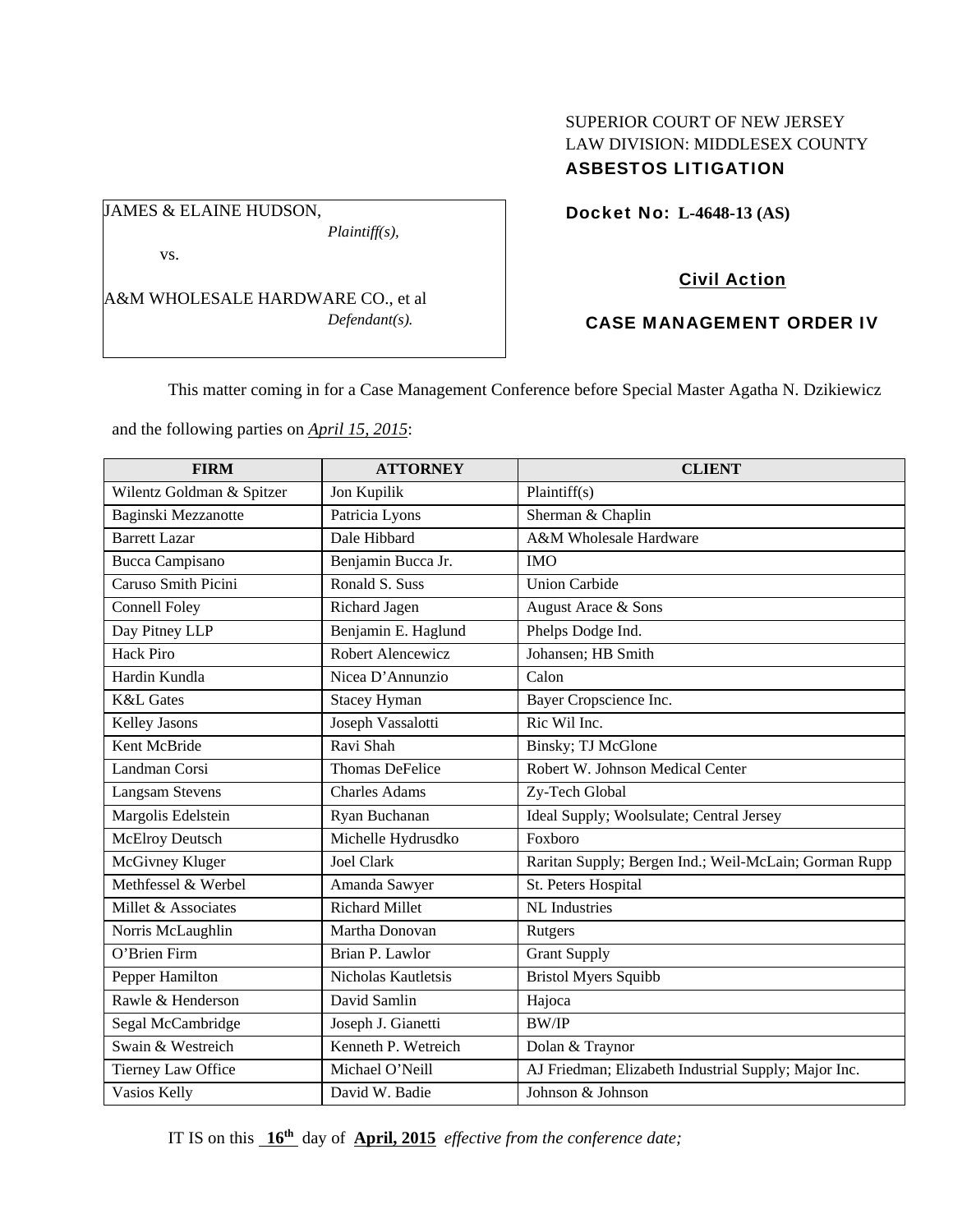#### ORDERED as follows:

Counsel receiving this Order through computerized electronic medium (E-Mail) shall be deemed by the court to have received a copy of the filed original court document. Any document served pursuant to this Order shall be deemed to be served by mail pursuant to *R*.1:5-2.

### **DISCOVERY**

May 15, 2015 Third-party discovery shall be conducted by this date.

- June 12, 2015 Fact discovery, including depositions, shall be completed by this date. Plaintiff's counsel shall contact the Special Master within one week of this deadline if all fact discovery is not completed.
- June 12, 2015 Depositions of corporate representatives shall be completed by this date.

### **EARLY SETTLEMENT**

- July 1, 2015 Settlement demands shall be served on all counsel and the Special Master by this date.
- June 9, 2015 The early settlement conference previously scheduled on this date is **cancelled**.
- July 29, 2015 @ 9:30am Early settlement conference. All defense counsel shall appear with authority to negotiate settlement and have a representative authorized to negotiate settlement available by phone. Any request to be excused from the settlement conference shall be made to the Special Master no later than 4:00pm of the day prior to the conference.

#### **SUMMARY JUDGMENT MOTION PRACTICE**

- August 21, 2015 Summary judgment motions shall be filed no later than this date.
- September 18, 2015 Last return date for summary judgment motions.

#### **MEDICAL DEFENSE**

October 16, 2015 Defendants shall identify its medical experts and serve medical expert reports, if any, by this date. **In addition, defendants shall notify plaintiff's counsel (as well as all counsel of record) of a joinder in an expert medical defense by this date.** 

#### **LIABILITY EXPERT REPORTS**

- November 18, 2015 Plaintiff shall identify its liability experts and serve liability expert reports or a certified expert statement by this date or waive any opportunity to rely on liability expert testimony.
- December 18, 2015 Defendants shall identify its liability experts and serve liability expert reports, if any, by this date or waive any opportunity to rely on liability expert testimony.

\_\_\_\_\_\_\_\_\_\_\_\_\_\_\_\_\_\_\_\_\_\_\_\_\_\_\_\_\_\_\_\_\_\_\_\_\_\_\_\_\_\_\_\_\_\_\_\_\_\_\_\_\_\_\_\_\_\_\_\_\_\_\_\_\_\_\_\_\_\_\_\_\_\_\_\_\_\_\_\_\_\_\_\_\_\_\_\_\_\_\_\_\_\_\_\_\_\_\_\_\_\_\_\_\_\_\_\_\_\_